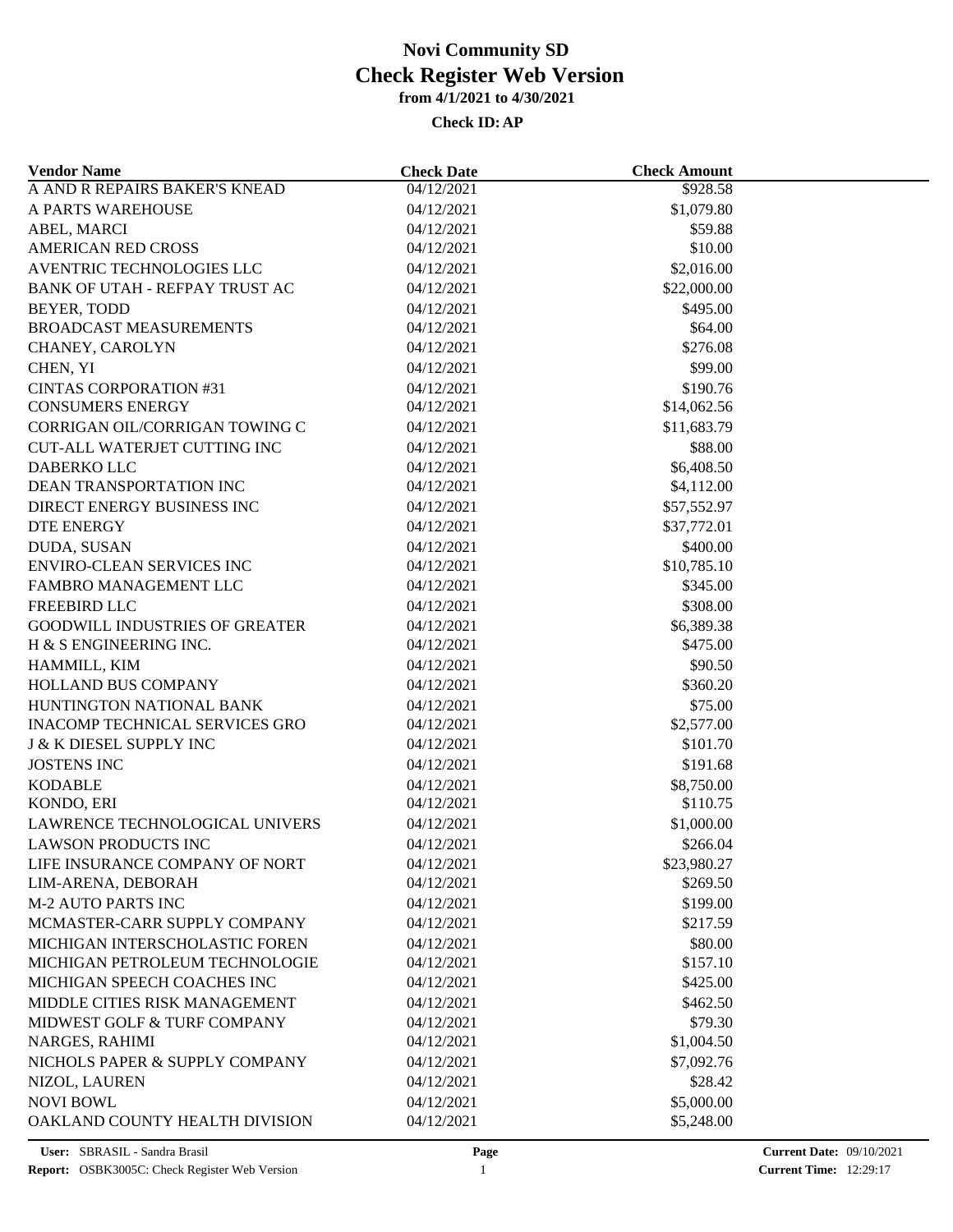| <b>Vendor Name</b>                  | <b>Check Date</b> | <b>Check Amount</b>   |  |
|-------------------------------------|-------------------|-----------------------|--|
| PAYNE, JODY                         | 04/12/2021        | \$55.96               |  |
| <b>PEARSON</b>                      | 04/12/2021        | \$230.25              |  |
| PKSA KARATE NOVI LLC                | 04/12/2021        | \$189.60              |  |
| PRODUCTION MANAGEMENT ONE, INC      | 04/12/2021        | \$3,812.50            |  |
| <b>RELIABLE DELIVERY</b>            | 04/12/2021        | \$2,075.00            |  |
| ROH, INKYUNG                        | 04/12/2021        | \$15.00               |  |
| RYAN, NICHOLAS                      | 04/12/2021        | \$136.84              |  |
| SAFEWAY SHREDDING LLC               | 04/12/2021        | \$60.00               |  |
| <b>SCHOLASTIC BOOK FAIRS</b>        | 04/12/2021        | \$2,360.47            |  |
| <b>SCHOOL NUTRITION ASSOCIATION</b> | 04/12/2021        | \$166.50              |  |
| <b>SECURITY DESIGNS</b>             | 04/12/2021        | \$170.00              |  |
| SUBRAMANIAM, PARVATHEE              | 04/12/2021        | \$40.00               |  |
| TUMBLE BUNNIES GYMNASTICS INC       | 04/12/2021        | \$1,380.00            |  |
| UMB BANK N.A.                       | 04/12/2021        | \$300.00              |  |
| VALVONA, ANTHONY                    | 04/12/2021        | \$135.00              |  |
| WEB BENEFITS DESIGN CORPORATIO      | 04/12/2021        | \$3,645.75            |  |
| WELTE, YVONNE                       | 04/12/2021        | \$159.00              |  |
| WEST, KAITLYN                       | 04/12/2021        | \$59.88               |  |
| YOUNG REMBRANDTS                    | 04/12/2021        | \$432.00              |  |
| ZONAR SYSTEMS INC                   | 04/12/2021        | \$1,405.24            |  |
| <b>MEFSA</b>                        | 04/12/2021        | \$127.35              |  |
| MICHAEL R STILLMAN (P42765)         | 04/12/2021        | \$194.92              |  |
| <b>MISDU</b>                        | 04/12/2021        |                       |  |
| PIONEER CREDIT RECOVERY INC.        | 04/12/2021        | \$1,920.50<br>\$42.26 |  |
| UNITED STATES TREASURY              |                   |                       |  |
|                                     | 04/12/2021        | \$62.00               |  |
| <b>ASAI, HIROKI</b>                 | 04/16/2021        | \$202.50              |  |
| AT&T                                | 04/16/2021        | \$1,297.76            |  |
| AVENTRIC TECHNOLOGIES LLC           | 04/16/2021        | \$160.00              |  |
| CITY OF NOVI WATER & SEWER DEP      | 04/16/2021        | \$21,856.53           |  |
| <b>CONSUMERS ENERGY</b>             | 04/16/2021        | \$4,985.99            |  |
| <b>DIGITAL SIGNUP</b>               | 04/16/2021        | \$610.40              |  |
| <b>DTE ENERGY</b>                   | 04/16/2021        | \$51.74               |  |
| FARRIS, CATHERINE M.                | 04/16/2021        | \$154.00              |  |
| HO, ANNA                            | 04/16/2021        | \$90.00               |  |
| MACDOUGALL, ANNE                    | 04/16/2021        | \$14.00               |  |
| MCCARTHY & SMITH INC                | 04/16/2021        | \$466,330.93          |  |
| MCMORRIS, ALSINA                    | 04/16/2021        | \$180.00              |  |
| MORRIS, DANIELLE                    | 04/16/2021        | \$37.50               |  |
| NANDINI, ASHWARYA                   | 04/16/2021        | \$175.00              |  |
| NICHOLS PAPER & SUPPLY COMPANY      | 04/16/2021        | \$22.06               |  |
| NISHII, TOMOKO                      | 04/16/2021        | \$75.00               |  |
| ORTIZ BARON, CLAUDIA A.             | 04/16/2021        | \$20.00               |  |
| RICOH USA INC                       | 04/16/2021        | \$1,274.29            |  |
| <b>SERVICE SPORTS</b>               | 04/16/2021        | \$4,050.00            |  |
| SHANMUGASUNDARAM, BHARATHI          | 04/16/2021        | \$57.75               |  |
| STANLEY, TABITHA                    | 04/16/2021        | \$99.00               |  |
| SUGIMOTO, MICHI OR EIKI             | 04/16/2021        | \$43.25               |  |
| THRUN LAW FIRM P.C.                 | 04/16/2021        | \$7,472.00            |  |
|                                     |                   |                       |  |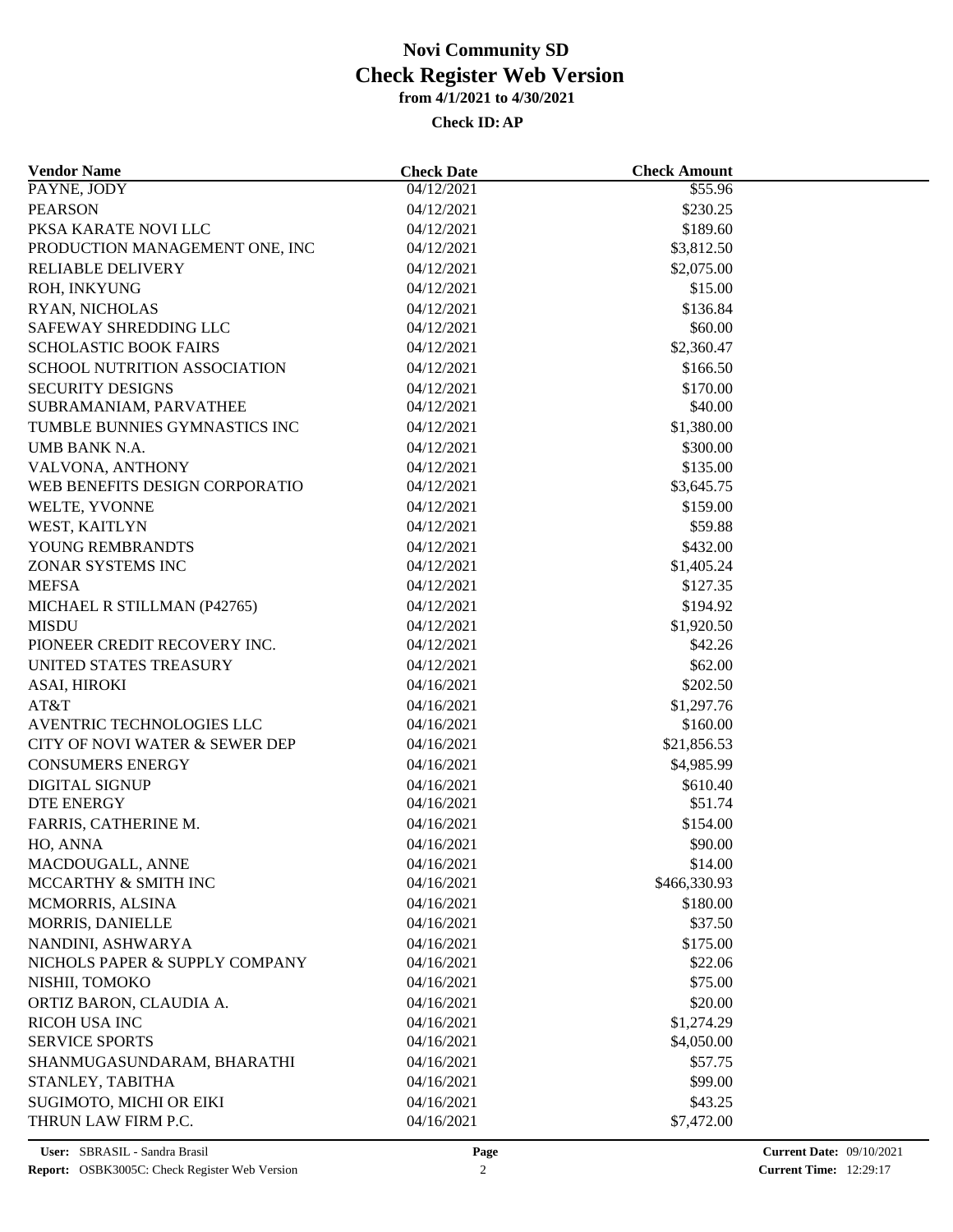| <b>Vendor Name</b>                    | <b>Check Date</b> | <b>Check Amount</b> |  |
|---------------------------------------|-------------------|---------------------|--|
| <b>VEX ROBOTICS INC</b>               | 04/16/2021        | \$405.81            |  |
| <b>AT&amp;T MOBILITY</b>              | 04/16/2021        | \$1,280.55          |  |
| CHAN, LAI MING                        | 04/16/2021        | \$99.00             |  |
| HAYASHI, YOKO                         | 04/16/2021        | \$99.00             |  |
| MARSHALL, LAWANDA                     | 04/16/2021        | \$99.00             |  |
| VELLUCCI, PATRICK J.                  | 04/16/2021        | \$130.00            |  |
| A PARTS WAREHOUSE                     | 04/22/2021        | \$107.07            |  |
| ACME PROMOTIONAL & APPAREL LLC        | 04/22/2021        | \$3,827.58          |  |
| AETNA BEHAVIORAL HEALTH LLC           | 04/22/2021        | \$3,645.68          |  |
| AT&T                                  | 04/22/2021        | \$3,322.54          |  |
| CANALES-HERBERT, BETH                 | 04/22/2021        | \$32.26             |  |
| CHEN, YUN                             | 04/22/2021        | \$1,009.13          |  |
| CHRISTEN, JAMIE                       | 04/22/2021        | \$29.87             |  |
| <b>CINTAS CORPORATION #31</b>         | 04/22/2021        | \$95.38             |  |
| <b>CUT-ALL WATERJET CUTTING INC</b>   | 04/22/2021        | \$182.00            |  |
| DELTACOM INC                          | 04/22/2021        | \$90.00             |  |
| <b>EVANS, MICHELLE</b>                | 04/22/2021        | \$65.89             |  |
| <b>EXECUTIVE ENERGY SERVICES LLC</b>  | 04/22/2021        | \$400.00            |  |
| HASHIBA, GORO                         | 04/22/2021        | \$75.00             |  |
| <b>HILLTOP GOLF CLUB</b>              | 04/22/2021        | \$500.00            |  |
| <b>INACOMP TECHNICAL SERVICES GRO</b> | 04/22/2021        | \$859.00            |  |
| INTERIM HOME HEALTHCARE OF OAK        | 04/22/2021        | \$3,080.00          |  |
| <b>JOSTENS INC</b>                    | 04/22/2021        | \$7,633.07          |  |
| <b>KAJEET INC</b>                     | 04/22/2021        | \$7,103.90          |  |
| <b>LAWSON PRODUCTS INC</b>            | 04/22/2021        | \$84.16             |  |
| LESLIE PUBLIC SCHOOLS                 | 04/22/2021        | \$72.00             |  |
| MATHUR, PREREETA                      | 04/22/2021        | \$164.79            |  |
| MCMASTER-CARR SUPPLY COMPANY          | 04/22/2021        | \$56.73             |  |
| MEADOWBROOK ART CENTER                | 04/22/2021        | \$114.00            |  |
| METRO ATHLETIC OFFICIALS ASSOC        | 04/22/2021        | \$750.00            |  |
| MICHIGAN SCHOOL BUSINESS OFFIC        | 04/22/2021        | \$500.00            |  |
| MITTEN ROOTZ/HYSTYX                   | 04/22/2021        | \$130.00            |  |
| NICHOLS PAPER & SUPPLY COMPANY        | 04/22/2021        | \$2,901.63          |  |
| <b>NOVI ICE ARENA</b>                 | 04/22/2021        | \$32,082.50         |  |
| OAKLAND COMMUNITY COLLEGE             | 04/22/2021        | \$10,968.00         |  |
| ORTIZ BARON, CLAUDIA A.               | 04/22/2021        | \$30.00             |  |
| OSCAR W. LARSON CO                    | 04/22/2021        | \$1,055.72          |  |
| PEDIATRIC HEALTH CONSULTANTS I        |                   |                     |  |
|                                       | 04/22/2021        | \$19,421.94         |  |
| PENNYCUFF, LAURA                      | 04/22/2021        | \$144.38            |  |
| PRESIDIO NETWORKED SOLUTIONS L        | 04/22/2021        | \$1,995.28          |  |
| PRINTNOLOGY INC                       | 04/22/2021        | \$140.00            |  |
| RICOH USA INC                         | 04/22/2021        | \$10,892.48         |  |
| RYAN, NICHOLAS                        | 04/22/2021        | \$113.93            |  |
| <b>SCHOLASTIC BOOK FAIRS</b>          | 04/22/2021        | \$773.77            |  |
| <b>SCHOOLCRAFT COLLEGE</b>            | 04/22/2021        | \$26,738.00         |  |
| SERVICAR OF MICHIGAN INC.             | 04/22/2021        | \$19,244.00         |  |
| <b>SET SEG</b>                        | 04/22/2021        | \$10,290.00         |  |
| TOFILSKI, WILLIAM RAYMOND             | 04/22/2021        | \$1,300.00          |  |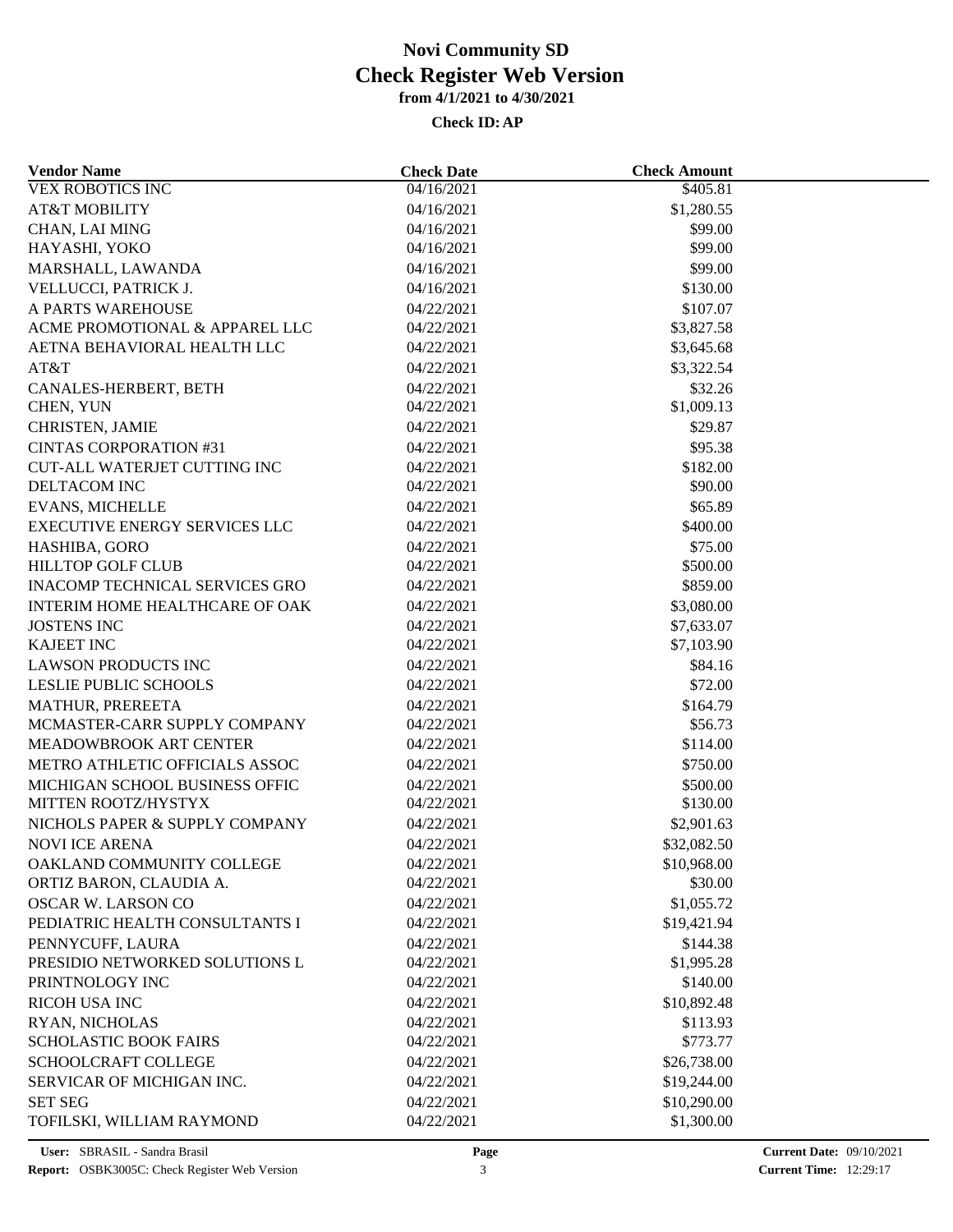| <b>Vendor Name</b>                    | <b>Check Date</b> | <b>Check Amount</b> |  |
|---------------------------------------|-------------------|---------------------|--|
| <b>TOP SHELF PUCKS LLC</b>            | 04/22/2021        | \$805.00            |  |
| TREDROC TIRE SERVICES LLC             | 04/22/2021        | \$899.00            |  |
| UKROP, JACQUELINE                     | 04/22/2021        | \$52.83             |  |
| VEX ROBOTICS INC                      | 04/22/2021        | \$209.16            |  |
| WALCZAK, KRISTEN                      | 04/22/2021        | \$465.00            |  |
| WALKER, KATIE                         | 04/22/2021        | \$54.59             |  |
| ZIMMERMAN, BARBARA                    | 04/22/2021        | \$84.55             |  |
| MICHAEL R STILLMAN (P42765)           | 04/23/2021        | \$180.07            |  |
| <b>MISDU</b>                          | 04/23/2021        | \$1,985.00          |  |
| UNITED STATES TREASURY                | 04/23/2021        | \$62.00             |  |
| ADN ADMINISTRATORS INC                | 04/29/2021        | \$3,670.70          |  |
| ARMSTRONG, JILL                       | 04/29/2021        | \$108.65            |  |
| AT&T                                  | 04/29/2021        | \$985.80            |  |
| AT&T                                  | 04/29/2021        | \$639.92            |  |
| <b>BROWN, ALAINA</b>                  | 04/29/2021        | \$276.77            |  |
| DIGITAL AGE TECHNOLOGIES INC          | 04/29/2021        | \$180.00            |  |
| FRY, SHANNA                           | 04/29/2021        | \$60.00             |  |
| <b>GEORGE, SHIRLEY</b>                | 04/29/2021        | \$14.94             |  |
| GFL ENVIRONMENTAL USA INC.            | 04/29/2021        | \$344.80            |  |
| <b>GRIESINGER, SHERRY</b>             | 04/29/2021        | \$236.00            |  |
| H & S ENGINEERING INC.                | 04/29/2021        | \$2,360.00          |  |
| HAYASHI, YOKO                         | 04/29/2021        | \$99.00             |  |
| HERTRICH, IRENE                       | 04/29/2021        | \$60.00             |  |
| HUANG, CHRIS                          | 04/29/2021        | \$1,851.83          |  |
| <b>INTERIM HOME HEALTHCARE OF OAK</b> | 04/29/2021        | \$4,400.00          |  |
|                                       |                   |                     |  |
| INTERNATIONAL CONTROLS AND EQU        | 04/29/2021        | \$7,023.00          |  |
| JEYABAL, VIJAYBABU                    | 04/29/2021        | \$110.54            |  |
| <b>JOSTENS INC</b>                    | 04/29/2021        | \$2,320.37          |  |
| KESSLER, DEREK ALAN                   | 04/29/2021        | \$260.00            |  |
| KOBROSSY, TERRY                       | 04/29/2021        | \$413.10            |  |
| LERG, DAVID J                         | 04/29/2021        | \$1,500.00          |  |
| LOWERY CORP. DBA APPLIED IMAGI        | 04/29/2021        | \$481,706.84        |  |
| MACDOUGALL, ANNE                      | 04/29/2021        | \$23.73             |  |
| MARK BOGARIN PHOTOGRAPHY              | 04/29/2021        | \$1,275.00          |  |
| MATHUR, PREREETA                      | 04/29/2021        | \$675.78            |  |
| MCEVERS, NIKKI                        | 04/29/2021        | \$158.98            |  |
| MCMORRIS, ALSINA                      | 04/29/2021        | \$360.00            |  |
| MESSA (MICHIGAN EDUCATION SPEC        | 04/29/2021        | \$596,948.47        |  |
| MICHIGAN INTERSCHOLASTIC FOREN        | 04/29/2021        | \$428.00            |  |
| MIDWEST PLUMBING, LLC                 | 04/29/2021        | \$8,600.00          |  |
| MIOTECH SPORTS MEDICINE SUPPLI        | 04/29/2021        | \$175.00            |  |
| MISS DIG SYSTEM, INC.                 | 04/29/2021        | \$1,998.00          |  |
| MOORE, JANELLE                        | 04/29/2021        | \$89.94             |  |
| MOORE, KEITH                          | 04/29/2021        | \$251.88            |  |
| NEFF MOTIVATION INC                   | 04/29/2021        | \$681.60            |  |
| NICHOLS PAPER & SUPPLY COMPANY        | 04/29/2021        | \$132.36            |  |
| NOVI HIGH SCHOOL ATHLETIC BOOS        | 04/29/2021        | \$2,471.00          |  |
| PLYMOUTH PT SPECIALISTS               | 04/29/2021        | \$4,632.00          |  |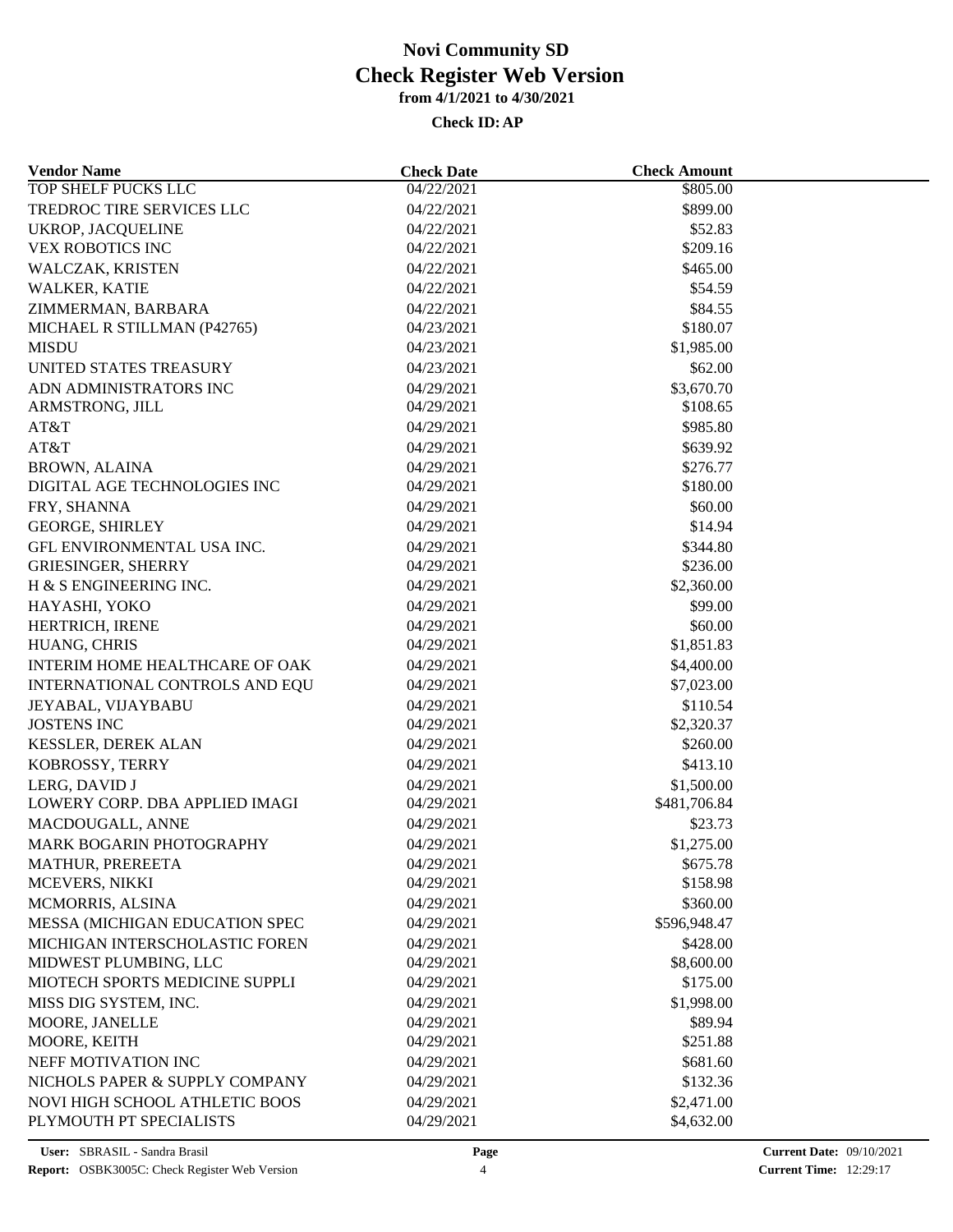| <b>Vendor Name</b>                    | <b>Check Date</b> | <b>Check Amount</b>   |                |
|---------------------------------------|-------------------|-----------------------|----------------|
| PRESIDIO NETWORKED SOLUTIONS L        | 04/29/2021        | \$6,937.45            |                |
| <b>PROMOZING</b>                      | 04/29/2021        | \$1,900.00            |                |
| <b>PURVIS &amp; FOSTER</b>            | 04/29/2021        | \$18,483.00           |                |
| <b>QUICK SILVER MARKETING SOLUTIO</b> | 04/29/2021        | \$166.50              |                |
| RYAN, NICHOLAS                        | 04/29/2021        | \$349.99              |                |
| <b>SCHOOLCRAFT COLLEGE</b>            | 04/29/2021        | \$461.00              |                |
| <b>SENIOR ALL NIGHT PARTY</b>         | 04/29/2021        | \$325.00              |                |
| <b>SET SEG</b>                        | 04/29/2021        | \$11,649.00           |                |
| <b>SOUTH LYON HIGH SCHOOL</b>         | 04/29/2021        | \$300.00              |                |
| <b>SPENCER, KARIN</b>                 | 04/29/2021        | \$60.00               |                |
| SUBBARAMAN, JAYASREE                  | 04/29/2021        | \$497.00              |                |
| SUTTLE-BRUCE, SYLVIA                  | 04/29/2021        | \$60.00               |                |
| <b>TEAM SPORTS INC</b>                | 04/29/2021        | \$1,200.00            |                |
| UNITED STATES POST OFFICE             | 04/29/2021        | \$10,000.00           |                |
| <b>VESCO OIL CORPORATION</b>          | 04/29/2021        | \$260.00              |                |
| <b>WALKER, KATIE</b>                  | 04/29/2021        | \$63.38               |                |
| WATERFORD MOTT H.S.                   | 04/29/2021        | \$300.00              |                |
| WEIGEL-HUBLER, NICHOLAS               | 04/29/2021        | \$15.49               |                |
| WEST, KAITLYN                         | 04/29/2021        | \$52.70               |                |
| WOODWARD, TERRY                       | 04/29/2021        | \$402.50              |                |
| ZUK, GARRETT                          | 04/29/2021        | \$1,228.86            |                |
|                                       |                   | <b>Issued:</b>        | \$59.88        |
|                                       |                   | <b>Reversed:</b>      | \$547.07       |
|                                       |                   | Cancelled:            | \$2,124,365.10 |
| <b>AP Checks Processed:</b>           | 213               | <b>AP Bank Total:</b> | \$2,124,972.05 |
| <b>Total Checks Processed:</b>        | 213               | <b>Grand Total:</b>   | \$2,124,972.05 |